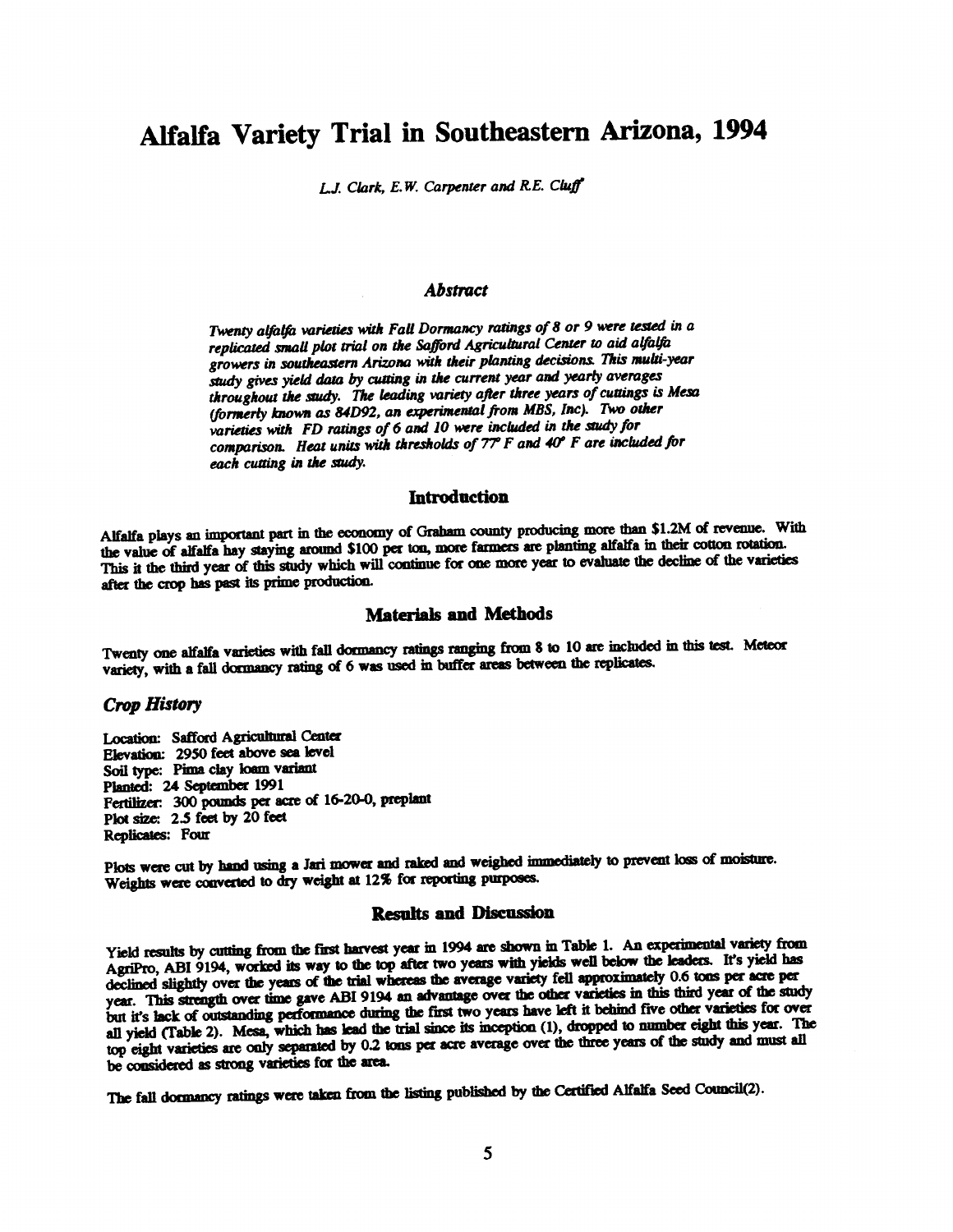## References

1. Clark, L.J., E.W. Carpenter and R.E. Cluff. 1994. Alfalfa Variety Demonstration at the Safford Agricultural Center, 1992 -93. Forage and Grain, A College of Agriculture Report, The University of Arizona, Tucson. Series P-98, pp. 13-16.

2. Alfalfa Varieties 1993/94 Edition. Certified Alfalfa Seed Council, P.O. Box 1017, Davis, CA 95617-1017.

Table 1. Third year yield summary for 22 alfalfa varieties grown at 2950 feet above sea level in Southeastern Arizona. Yields are in tons per acre corrected to 12% moisture, ranks are in parentheses. (Graham county, Safford Agricultural Center. 32° 49' S. Latitude)

| Variety         | Cut <sub>1</sub><br>3 May | Cut2<br>$10 \; \mathrm{J}$ | Cut <sub>3</sub><br>$11$ Jul | Cut <sub>4</sub><br>15 Aug | Cut <sub>5</sub><br>$27$ Sep | Cut <sub>6</sub><br>9 Nov | Total      | % of<br>Cuf 101 |
|-----------------|---------------------------|----------------------------|------------------------------|----------------------------|------------------------------|---------------------------|------------|-----------------|
| ABI 9194        | 1.66(4)                   | 1.92(1)                    | 1.77(2)                      | 1.64(6)                    | 1.17 $(7)$                   | 0.34(13)                  | 8.50a      | 113.9           |
| <b>UC 329</b>   | 1.47(12)                  | 1.76(4)                    | 1.68(6)                      | 1.51(12)                   | 1.40(1)                      | 0.48(2)                   | 8.28 ab    | 111.0           |
| Yolo            | 1.53 $(7)$                | 1.61(11)                   | 1.71(4)                      | 1.55(9)                    | 1.24(2)                      | 0.48(1)                   | 8.13 ab    | 110.6           |
| Mecca           | 1.64(5)                   | 1.66(8)                    | 1.75(3)                      | 1.65(5)                    | 1.04(17)                     | 0.39(9)                   | 8.12 ab    | 108.8           |
| Falcon          | 1.70(1)                   | 1.91(2)                    | 1.59(10)                     | 1.74(3)                    | 0.87(20)                     | 0.30(16)                  | 8.09 ab    | 108.4           |
| <b>UC 340</b>   | 1.47(11)                  | 1.55(15)                   | 1.65 $(7)$                   | 1.75(1)                    | 1.23(3)                      | 0.40(8)                   | 8.05 ab    | 107.8           |
| Pierce          | 1.49(10)                  | 1.63(10)                   | 1.56(12)                     | 1.75(2)                    | 1.15(8)                      | 0.40(T)                   | 7.99 ab    | 107.0           |
| Mesa            | 1.70(2)                   | 1.74(5)                    | 1.60(9)                      | 1.27(21)                   | 1.14(10)                     | 0.44(3)                   | 7.89 abc   | 105.7           |
| Pioneer 5929    | 1.53(8)                   | 1.64(9)                    | 1.65(8)                      | 1.45(16)                   | 1.14(9)                      | 0.43(18)                  | 7.83 abcd  | 104.9           |
| Madera          | 1.67(3)                   | 1.78(3)                    | 1.79(1)                      | 1.50(13)                   | 0.71(22)                     | 0.37(10)                  | 7.82 abcd  | 104.8           |
| Maricopa        | 1.46(13)                  | 1.70(6)                    | 1.68(5)                      | 1.36(20)                   | 1.12(14)                     | 0.44(4)                   | 7.75 abcd  | 103.9           |
| Pioneer 5888    | 1.45(14)                  | 1.55(16)                   | 1.47(16)                     | 1.61(8)                    | 1.21(5)                      | 0.35(12)                  | 7.62 abcd  | 102.1           |
| Mecca II(8633C) | 1.51(9)                   | 1.67 $(7)$                 | 1.58(11)                     | 1.47(15)                   | 1.03(18)                     | 0.35(11)                  | 7.60 abcd  | 101.9           |
| <b>Sundor</b>   | 1.55(6)                   | 1.58(13)                   | 1.55(13)                     | 1.49(14)                   | 1.13(12)                     | 0.27(20)                  | 7.56 abcd  | 101.3           |
| Cibola          | 1.44(15)                  | 1.56(14)                   | 1.54(14)                     | 1.43(17)                   | 1.20(6)                      | 0.32(15)                  | 7.47 abcd  | 100.1           |
| <b>Cuf 101</b>  | 1.29(19)                  | 1.51(17)                   | 1.47(15)                     | 1.65(4)                    | 1.13(13)                     | 0.41(6)                   | 7.46 abcd  | 100.0           |
| Pioneer 5715    | 1.37(16)                  | 1.50(18)                   | 1.43(19)                     | 1.63 $(7)$                 | 1.14(11)                     | 0.23(22)                  | 7.29 abcd  | 97.7            |
| GT 13R Supreme  | 1.36(17)                  | 1.60(12)                   | 1.40(21)                     | 1.37(19)                   | 1.23(4)                      | 0.29(17)                  | 7.24 abcd  | 97.1            |
| <b>UC 342</b>   | 1.20(21)                  | 1.40(20)                   | 1.45(18)                     | 1.52(11)                   | 1.08(15)                     | 0.29(18)                  | $6.93$ bcd | 92.9            |
| Arabian         | 1.18(22)                  | 1.38(21)                   | 1.46(17)                     | 1,54(10)                   | 0.97(19)                     | 0.33(14)                  | 6.90 bcd   | 92.4            |
| Condor          | 1.30(18)                  | 1.47(19)                   | 1.41 (20)                    | 1.22(22)                   | 0.82(21)                     | 0.28(19)                  | 6.51<br>αd | 87.2            |
| Meteor          | 1.23(20)                  | 1.32(22)                   | 1.12(22)                     | 1.42(18)                   | 1.06(16)                     | 0.25(21)                  | 6.41<br>đ  | 85.9            |
| HU(77/40)       | 1805                      | 1026                       | 1043                         | 1188                       | 1387                         | 910                       | 7359       |                 |
| Average         | 1.46                      | 1.61                       | 1.56                         | 1.52                       | 1.10                         | 0.36                      | 7.62       |                 |
| LSD(05)         | 0.30                      | 0.320                      | 0.33                         | 0.44                       | 0.23                         | 0.11                      | 1.21       |                 |
| % CV            | 14.4                      | 13.9                       | 14.9                         | 20.5                       | 15.6                         | 23.8                      | 11.3       |                 |

1. Values followed by the same letter are not significantly different at the 5% level of probability.

The authors are affiliated with The University of Arizona in Graham county. Safford Agricultural Center, P.O. Box 1015, Safford, AZ 85548. Phone: 602-428-2432. E-mail leeclark@ag.arizona.edu.